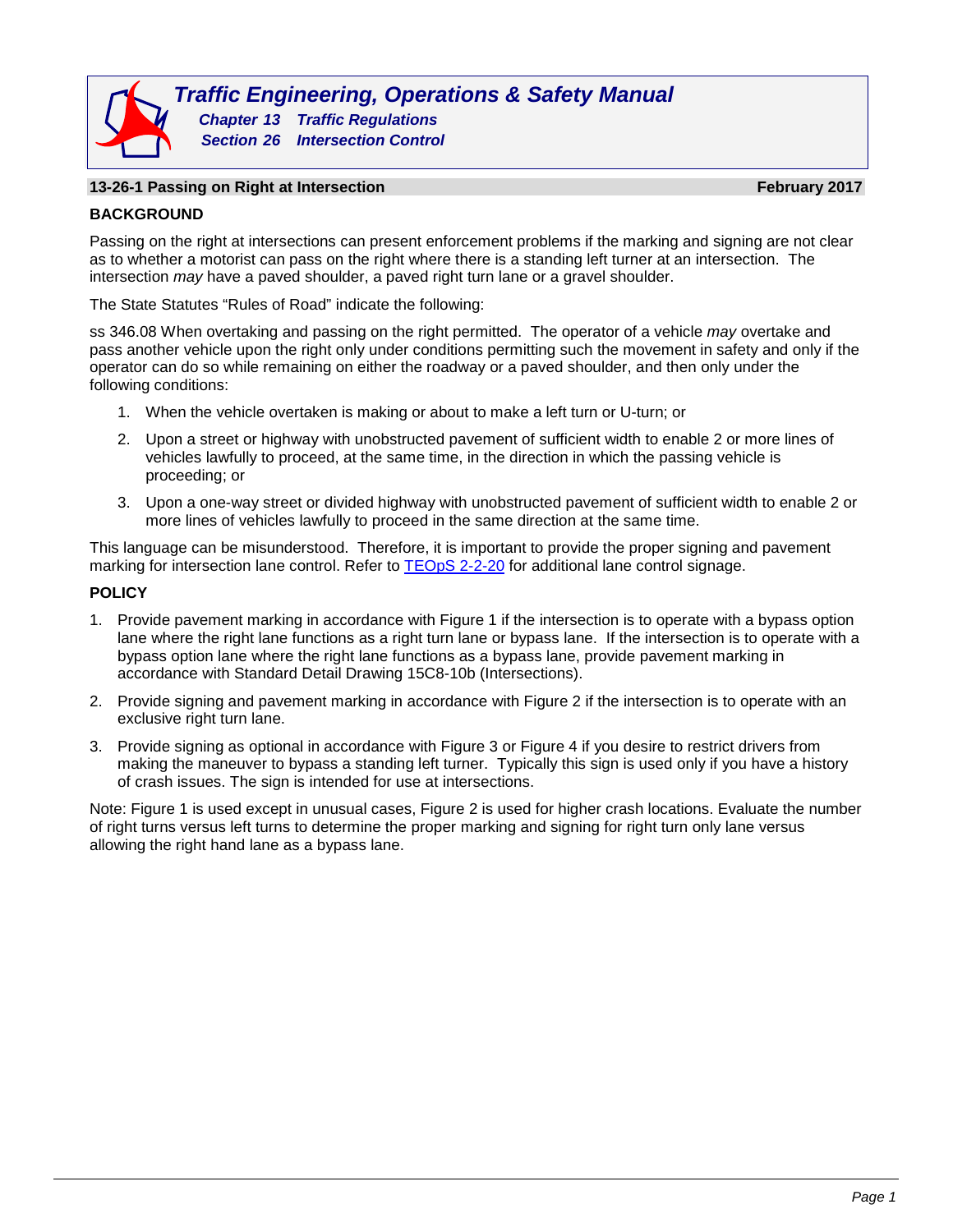

1 8" CHANNELIZING PAVEMENT MARKING



FIG. 2 EXCLUSIVE PAVED RIGHT TURN LANE

- 1 8' CHANNELIZING PAVEMENT MARKING
- 2 TYPE 2 ARROW PAVEMENT MARKING
- 3 WORD PAVEMENT MARKING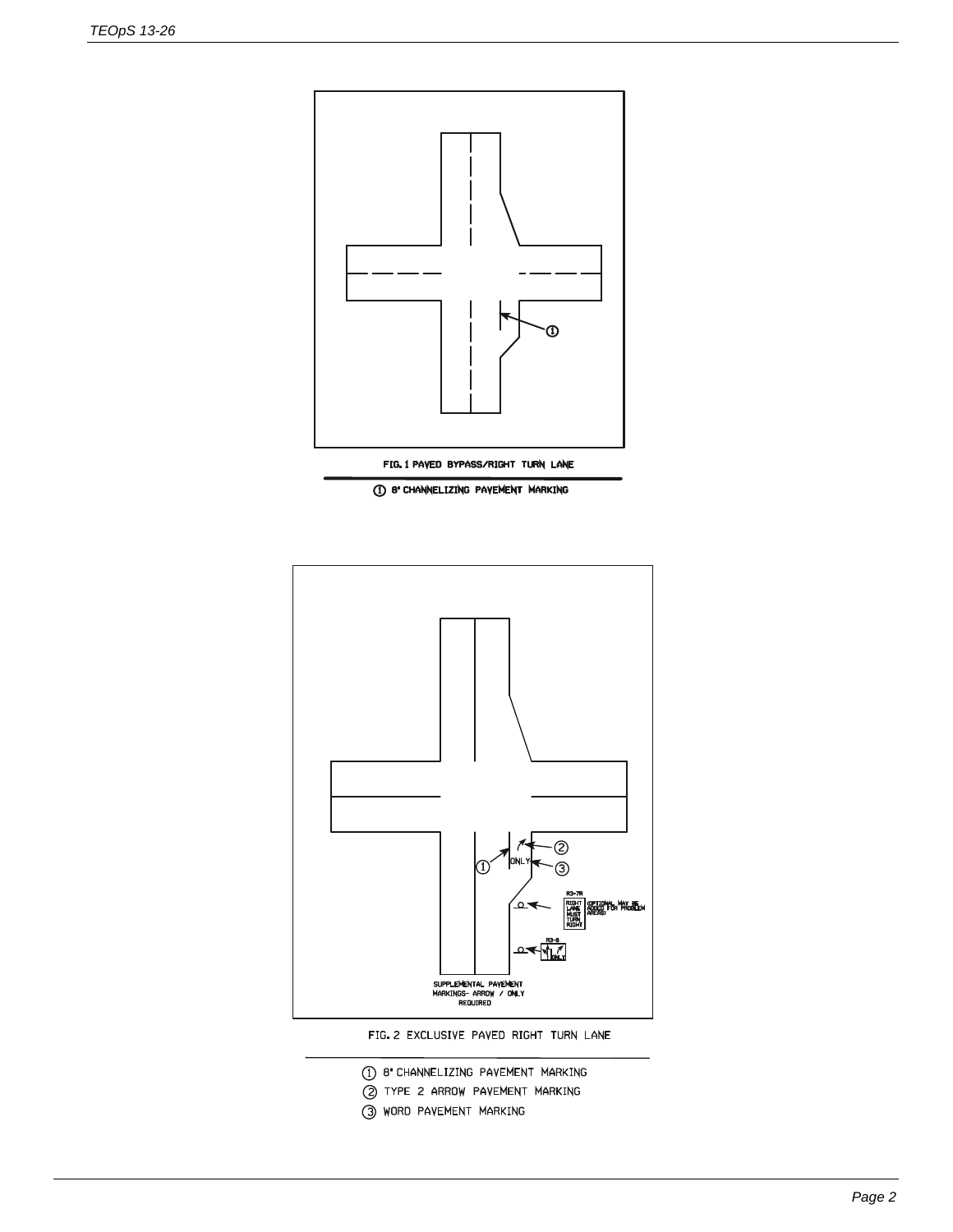

FIG. 3 PAVED RIGHT TURN LANE

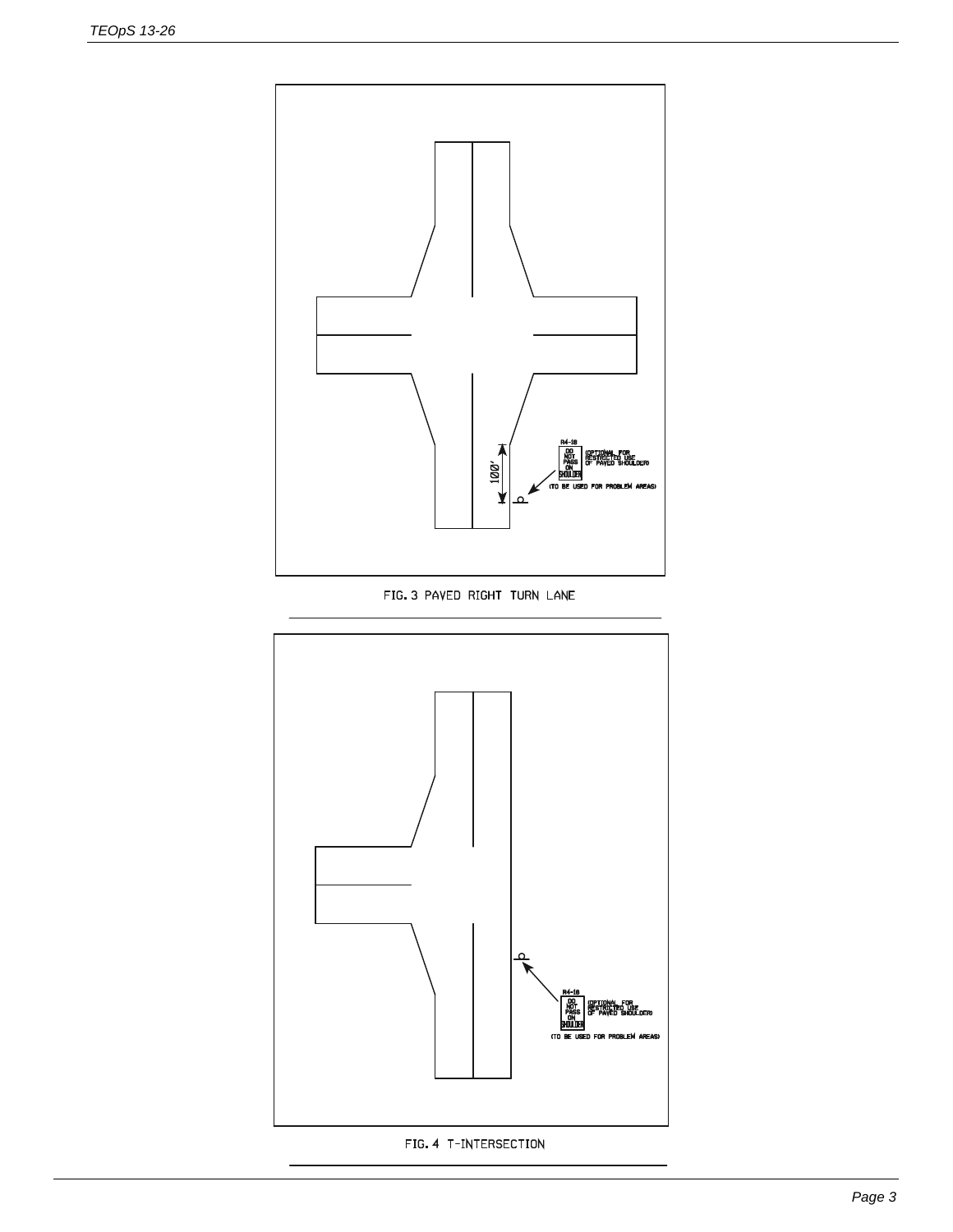# **13-26-5 All-Way Stop May 2009**

## **PURPOSE**

This policy describes WisDOT's philosophy regarding the use of all-way stop control (AWSC) as a permanent method of traffic control at State Trunk Highway (STH) intersections that are under WisDOT jurisdiction or State Trunk Highway intersections under local jurisdiction as a Connecting STH. (WisDOT maintains statutory approval authority for any stop controls implemented on Connecting STHs).

## **GUIDANCE**

Refer to MUTCD [2B.07,](http://wisconsindot.gov/dtsdManuals/traffic-ops/manuals-and-standards/mutcd-ch02b.pdf) Multiway Stop Applications, for further detail.

WisDOT has maintained a philosophy that emphasizes minimal use All Way Stop Control (AWSC) as a permanent traffic control method. This philosophy is based on the concept of maintaining mobility by allowing traffic to "free-flow" as much as possible. Also, all STHs in Wisconsin are statutorily designated as "through" highways, and typically *should not* be stopped without strong justification. AWSC *should* be considered only after other less restrictive options have been evaluated and determined not to be feasible.

## **EVALUATION CRITERIA**

MUTCD [2B.07](http://wisconsindot.gov/dtsdManuals/traffic-ops/manuals-and-standards/mutcd-ch02b.pdf) describes several criteria that *should* be considered in an engineering study for a multi-way stop sign installation. These guidance criteria include the need for interim traffic control, crash history, and traffic volume. MUTCD [2B.07](http://wisconsindot.gov/dtsdManuals/traffic-ops/manuals-and-standards/mutcd-ch02b.pdf) also describes additional criteria that *may* be considered in an engineering study. These optional criteria include the need to control left turn conflicts, pedestrian conflicts, sight restriction, and the intersection of two residential neighborhood collector streets.

An AWSC Warrant Criteria worksheet *may* be found at the following link: <http://wisconsindot.gov/dtsdManuals/traffic-ops/manuals-and-standards/teops/awsc-warrant.xlsx>

All the criteria in MUTCD [2B.07,](http://wisconsindot.gov/dtsdManuals/traffic-ops/manuals-and-standards/mutcd-ch02b.pdf) both guidance and optional, **shall** be considered when evaluating whether AWSC is an appropriate method control for intersections on the STH system. In addition, the following supplemental criteria **shall** also be considered:

- 1. Functional Highway Classification There are five levels of functional highway classes used by WisDOT: principal arterial, minor arterial, major collector, minor collector, and local roads. For desirable AWSC, the intersecting roadways *should* have the same or similar functional class on at least three approaches. Similar functional class would be only one level of difference between intersecting highways. For example, a minor arterial and major collector would be considered similar functional class, but a principal arterial and major collector would not be considered similar.
- 2. Average Daily Traffic (ADT) For AWSC, it is highly desirable for the intersecting roadways to have closely balanced ADTs on at least 3 approaches. Closely balanced ADTs would be considered as the volume of at least one of the minor roadway approaches (stop controlled on a 2-way stop) being not less than 70% of the higher volume of the two approaches on the major roadway (through STH).
- 3. Crash History AWSC *should* be considered if it is expected to correct a significant number of intersection crashes that have occurred in the last 5 years (that are susceptible to correction by a multi-way stop installation), and/or expected to significantly reduce the overall severity of future crashes from what previously occurred. AWSC, while typically reducing severe right angle crashes, *may* increase less severe rear-end crashes.
- 4. Alternatives Improvement alternatives that are less restrictive than AWSC **shall** be considered and evaluated. See section D below.
- 5. Mobility Impact Evaluate the ramifications of stopping the existing "through" STH, including the average vehicle delay and queue length. Perform an AWSC capacity analysis and compare it to the existing twoway stop control capacity analysis. Will the high-volume of existing "through" STH traffic experience significant delays for the benefit of reducing delays for a low-volume side street?
- 6. Right turn inclusion Similar to signal warrant evaluation, the inclusion of right turns from the minor approach(es) in the AWSC warrant analysis *should* be evaluated. See the WisDOT Traffic Signal Design Manual (TSDM) [2-3-2.](http://wisconsindot.gov/dtsdManuals/traffic-ops/manuals-and-standards/tsdm/02/02-03-02.pdf)

# **ALTERNATIVES TO AWSC**

Similar to MUTCD Section [4B.04,](http://wisconsindot.gov/dtsdManuals/traffic-ops/manuals-and-standards/mutcd-ch04.pdf) Alternatives to Traffic Control Signals, consideration **shall** be given to providing less restrictive alternatives to AWSC even if one or more of the warranting factors in the MUTCD is satisfied.